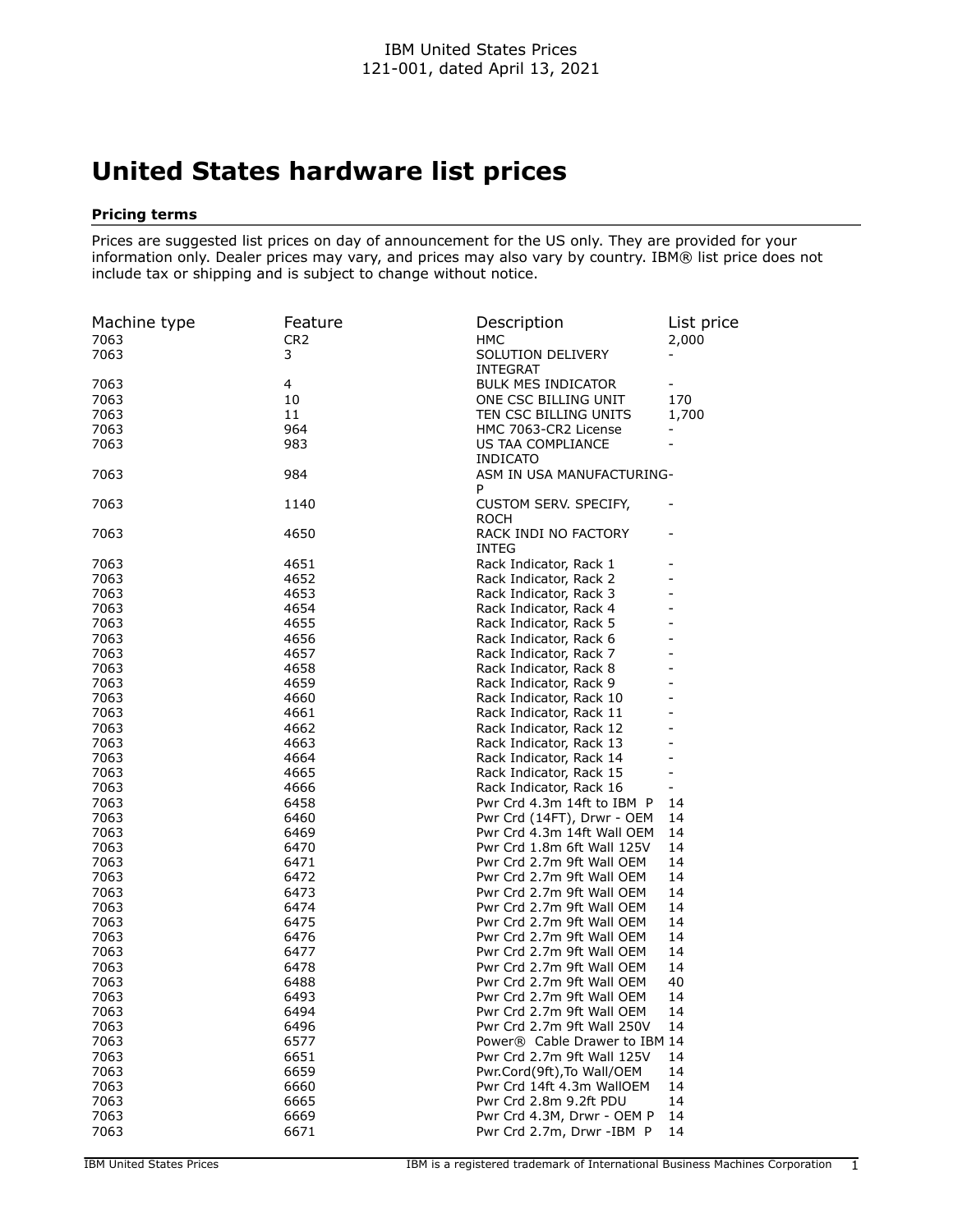| Machine type | Feature                    | Description                                                      | List price               |
|--------------|----------------------------|------------------------------------------------------------------|--------------------------|
| 7063<br>7063 | 6672<br>6680               | Pwr Crd 2M, Drwr -IBM PDU<br>Pwr Crd 2.7m 9ft Wall OEM           | 14<br>14                 |
| 7063         | 7770                       | OEM (GENERIC) INDICATOR                                          | $\blacksquare$           |
| 7063         | 7773                       | OEM (GROUP BULL)                                                 |                          |
|              |                            | <b>INDICATOR WD0920</b>                                          |                          |
| 7063         | 7775                       | OEM (HITACHI) INDICATOR<br>WD0920                                |                          |
| 7063         | 7779                       | OEM PUBLIC.FOR IBM LOGO -<br>PR                                  |                          |
| 7063         | 777A                       | INSPUR POWER® INDICATOR-                                         |                          |
| 7063         | 9069                       | HMCSRV ORDER LINKAGE IND-                                        |                          |
| 7063         | 9169                       | Order Routing Indicator S                                        |                          |
| 7063         | 9300                       | LANGUAGE GROUP SPCF-US -<br>ENG                                  |                          |
| 7063         | 9461                       | MONTH INDICATOR                                                  |                          |
| 7063         | 9462                       | DAY INDICATOR                                                    |                          |
| 7063         | 9463                       | HOUR INDICATOR                                                   |                          |
| 7063<br>7063 | 9464<br>9465               | MINUTE INDICATOR<br><b>QTY INDICATOR</b>                         |                          |
| 7063         | 9466                       | <b>COUNTABLE MEMBER</b>                                          |                          |
|              |                            | <b>INDICATOR</b>                                                 |                          |
| 7063         | 9700                       | LANGUAGE GROUP SPCF-<br><b>DUTCH</b>                             |                          |
| 7063         | 9703                       | LANGUAGE GROUP SPCF-<br><b>FRENCH</b>                            |                          |
| 7063         | 9704                       | LANGUAGE GROUP SPCF-<br><b>GERMAN</b>                            |                          |
| 7063         | 9705                       | LANGUAGE GROUP SPCF-<br><b>POLISH</b>                            |                          |
| 7063         | 9706                       | LANG GROUP SPECIFY -<br><b>NORWE</b>                             |                          |
| 7063         | 9707                       | LANG.GROUP SPCF-<br><b>PORTUGUESE</b>                            |                          |
| 7063         | 9708                       | LANGUAGE GROUP SPCF-<br><b>SPANIS</b>                            |                          |
| 7063         | 9711                       | LANGUAGE GROUP SPCF-<br>$\sim 100$ km s $^{-1}$<br><b>ITALIA</b> |                          |
| 7063         | 9712                       | LANGUA GR SPECI CANADIAN -<br>F.                                 |                          |
| 7063         | 9714                       | LANGUAGE GROUP SPCF-<br><b>JAPANE</b>                            |                          |
| 7063         | 9715                       | LANGUAGE GROUP SPECIFY -<br>TR                                   |                          |
| 7063         | 9716                       | LANGUAGE GROUP SPCF-<br><b>KOREAN</b>                            |                          |
| 7063         | 9718                       | LANGUAGE GROUP SPCF-<br>TURKIS                                   |                          |
| 7063         | 9719                       | LANGUAGE GROUP SPCF-<br><b>HUNGAR</b>                            |                          |
| 7063         | 9720                       | LANGUAGE GROUP SPCF-<br><b>SLOVAK</b>                            |                          |
| 7063         | 9721                       | LANGUAGE GROUP SPCF-<br><b>RUSSIA</b>                            |                          |
| 7063         | 9722                       | LANG GROUP SPCF SIMPL<br><b>CHIN</b>                             |                          |
| 7063         | 9724                       | LANGUAGE GROUP SPCF-<br><b>CZECH</b>                             |                          |
| 7063         | 9725                       | LANGUAGE GROUP SPCF-<br><b>ROMANI</b>                            |                          |
| 7063         | 9726                       | LANG GROUP SPECIFY -<br><b>CROAT</b>                             |                          |
| 7063         | 9727                       | LANGUAGE GROUP SPCF-<br><b>SLOVEN</b>                            |                          |
| 7063         | 9728                       | LANG GROUP SPECIFY - BRAZ -                                      |                          |
| 7063         | 9729                       | LANG GROUP SPECIFY - THAI -                                      |                          |
| 7063<br>7063 | <b>BOLP</b>                | SP WAMO 5Y 24x7 SD                                               |                          |
| 7063         | <b>BOPR</b><br><b>BOSR</b> | SP HDR/MR POWER 5Y<br>SP BS POWER 5Y                             |                          |
| 7063         | <b>BOUW</b>                | SP WAMO 3Y 24x7 SD                                               |                          |
| 7063         | <b>BOVH</b>                | SP HDRMR POWER 3Y                                                |                          |
| 7063         | EB2L                       | AC Power Supply - 900W                                           | 250                      |
| 7063         | EB2T                       | RAID1 Enabled                                                    | $\overline{\phantom{0}}$ |